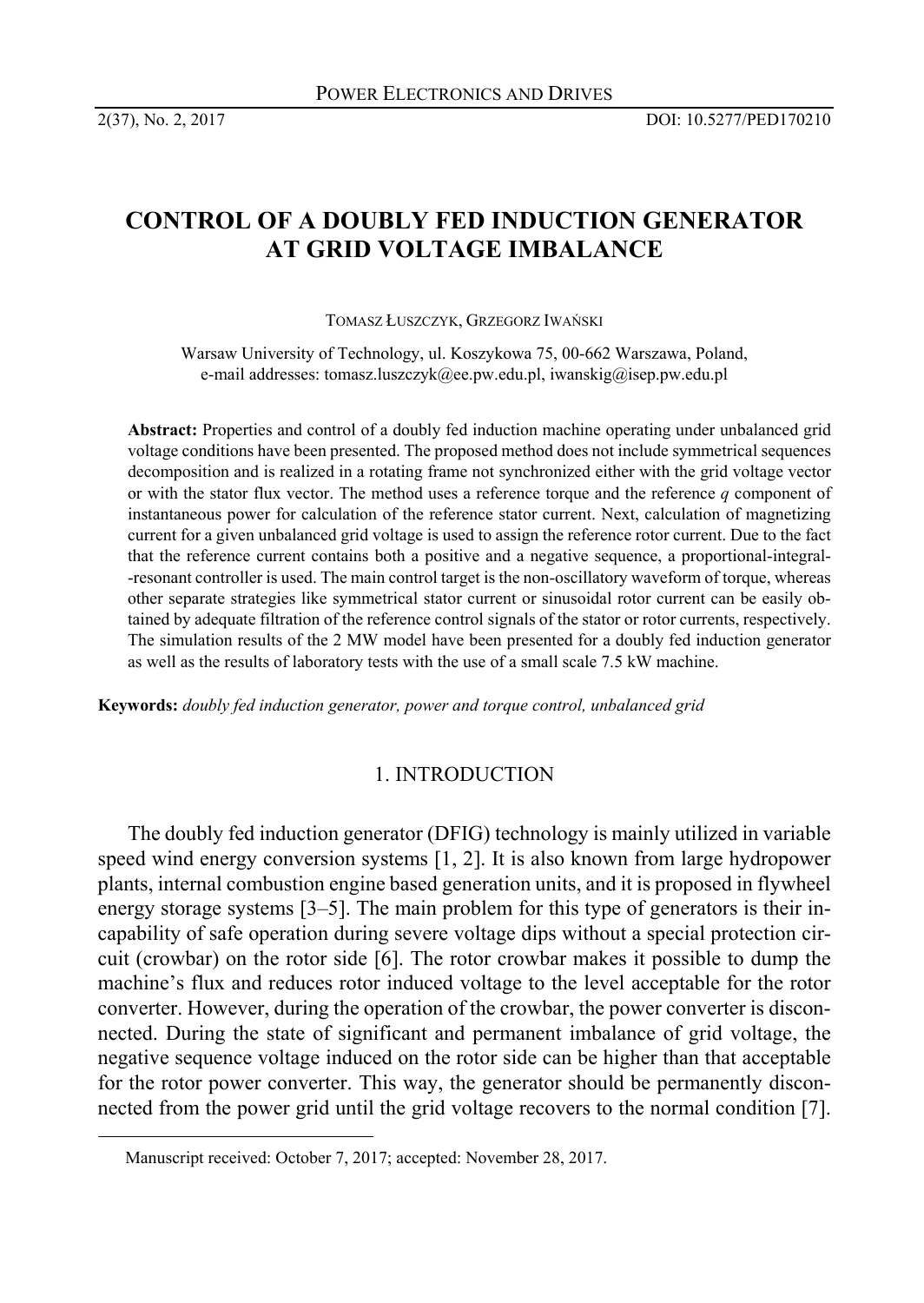However, for the low asymmetry factor of the grid voltage, operating points are possible in which the generator can work continuously and provide high quality energy.

From among possible separate targets related to machine control, three are most important: torque oscillations cancellation (strategy 1), symmetrical stator current (strategy 2), sinusoidal rotor current (strategy 3). Other strategies like constant *pq* components of instantaneous power producing an enormous amount of stator current harmonics, and a constant *p* component of power at sinusoidal stator current are possible [8]. However, in the course of these strategies, significant oscillations of electromagnetic torque occur, which can have a negative effect on mechanical components like gearboxes, bearings, etc. The paper focuses on the control method for the main strategy aimed at torque oscillations cancellation (strategy 1), which in an easy way can be modified to obtain the other two strategies. The analyzed structure of DFIG is shown in Fig. 1.



Fig. 1. General scheme of a doubly fed induction generator and a part of the system analyzed in the paper

The most popular control method for the doubly fed induction generator, realizing the mentioned control targets at unbalanced grid voltage operation, is vector control oriented to the stator flux (FOC). For the unbalanced grid operation mode, the classic FOC method has been modified by introducing separate control paths of positive and negative sequences with proportional-integral controllers [9–11]. The method requires decomposition of positive and negative sequences from measured stator and rotor currents, and stator (grid) voltage. Determination of symmetrical components requires precise calculation of the angle of a fundamental positive sequence grid voltage component. This solution is effective in the steady state, but it may provide slow responses during transients. Moreover, separation of the positive and negative sequence control paths of the stator or rotor current causes problems in rotor current limitation during voltage sags, because there are two pairs of orthogonal reference signals.

A similar solution with split control paths for positive and negative sequences of the rotor current is shown in [12]. The authors used positive sequence rotor current control with proportional-integral controllers, whereas the required *pq* power components oscillations or balanced stator current were realized by an additional parallel current con-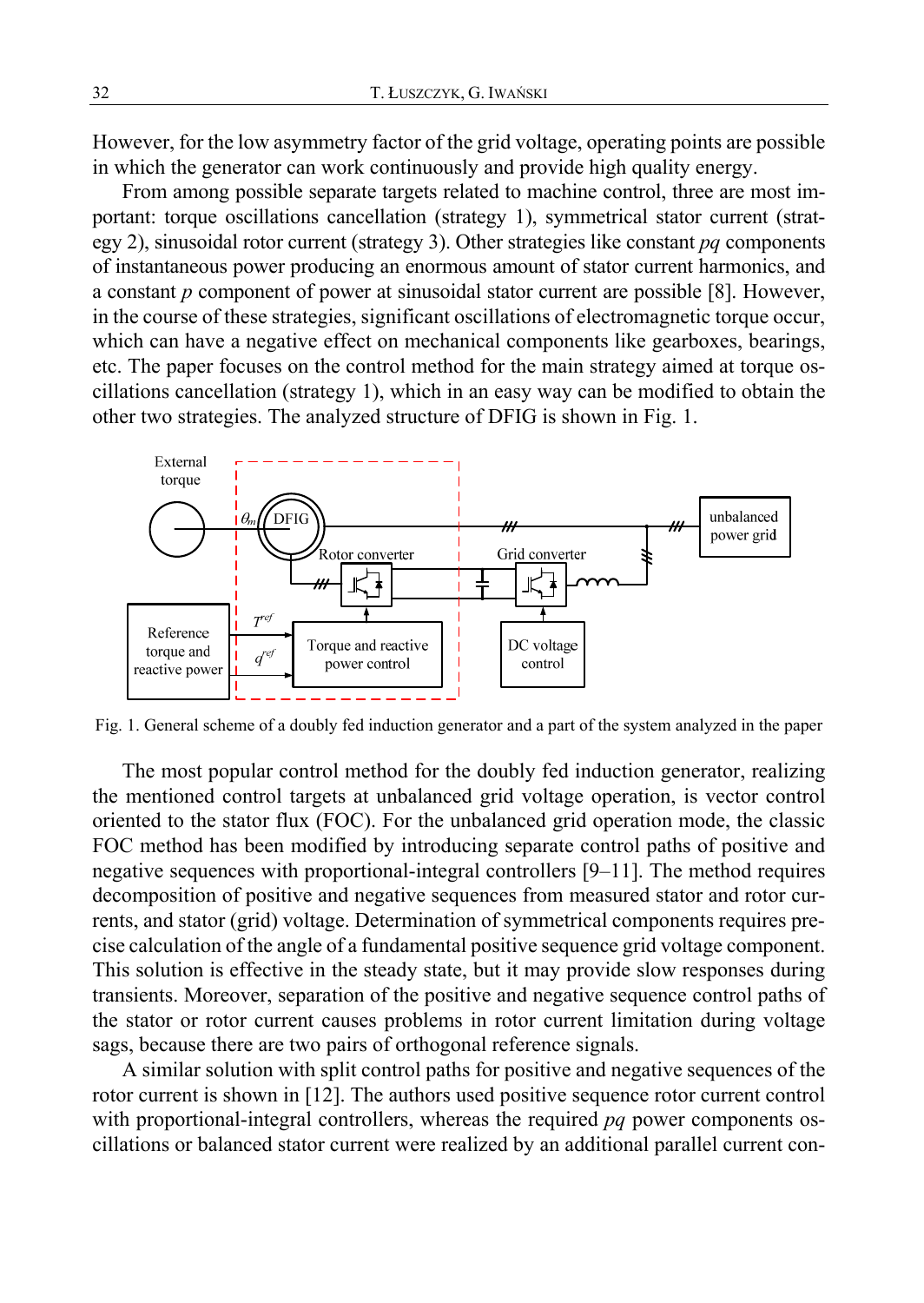trol path with so-called vector proportional-integral controllers VPI [13, 14]. Using this manner, two strategies can be reached by extraction of only the positive sequence of the stator current component without calculation of the negative sequence.

In [15], the reference current components for positive and negative sequences were transformed to common coordinates and added. This provides a common control path for both symmetrical components and a common regulator. Due to the occurrence of the negative sequence in the reference current, a 100 Hz oscillation occurs in reference signals in the *dq* frame due to the rotation of the coordinate system. Thus, parallel resonant terms were added to the proportional-integral controllers in each axis to improve the quality of the actual current. However, the calculation of the reference current still requires sequences decomposition.

The other method, well known in the literature, modified for the unbalanced grid operation of DFIG, is direct power control (DPC). A frontier publication in this field  $[16]$  presents DPC with hysteresis controllers of instantaneous *pq* power components with the decomposition of symmetrical components of the stator voltage. Constant and oscillatory power components required for specific control targets are controlled independently. Control of the oscillatory component is realized through the introduced factor *k*. Depending on this factor, it is possible to obtain non-oscillatory electromagnetic torque (*k = –*1), symmetrical and sinusoidal stator current (*k =* 0), constant stator power components  $(k = 1)$ , and intermediary states including sinusoidal rotor current.

Hu et al. [17] assumed constant angular speed of the stator flux vector, and constant shift between the stator flux vector and the stator voltage vector, which is true only for balanced grid voltage. It was assumed [18] that the derivative of the grid voltage  $\alpha$  component has the same phase as the  $\beta$  voltage component scaled by pulsation  $\omega_s$ , and analogously, the derivative of the  $\beta$  component equals the grid voltage  $\alpha$  component scaled by pulsation  $\omega_s$ , which is true only for some types of grid voltage asymmetries, but not for all, because grid voltage components  $\alpha$  and  $\beta$  may have different amplitudes or the phase shift between them may be different than  $\pi/2$  for some types of imbalance.

Zhou et al. [19] modified the basic structure of DPC for unbalanced grid operating conditions by adding resonant terms in *pq* power controllers. Thus *pq* power components oscillations can be eliminated, but the stator current is strongly nonlinear, and electromagnetic torque oscillations are enormous even for a relatively small asymmetry factor of the grid voltage. It is unacceptable in practice, most authors treat it as a background case which must be improved. The control method was further modified by Nian et al. [20] through calculation of reference *pq* power components correction signals using decomposition of grid voltage and stator current symmetrical sequences to obtain all described control targets. However, the used equations were still true only for the case of balanced grid voltage.

In the literature, several methods can be found which are equally effective due to implementation of resonant terms to keep the same shape of the actual stator or rotor current as reference signals. However, lack of sequence decomposition structures and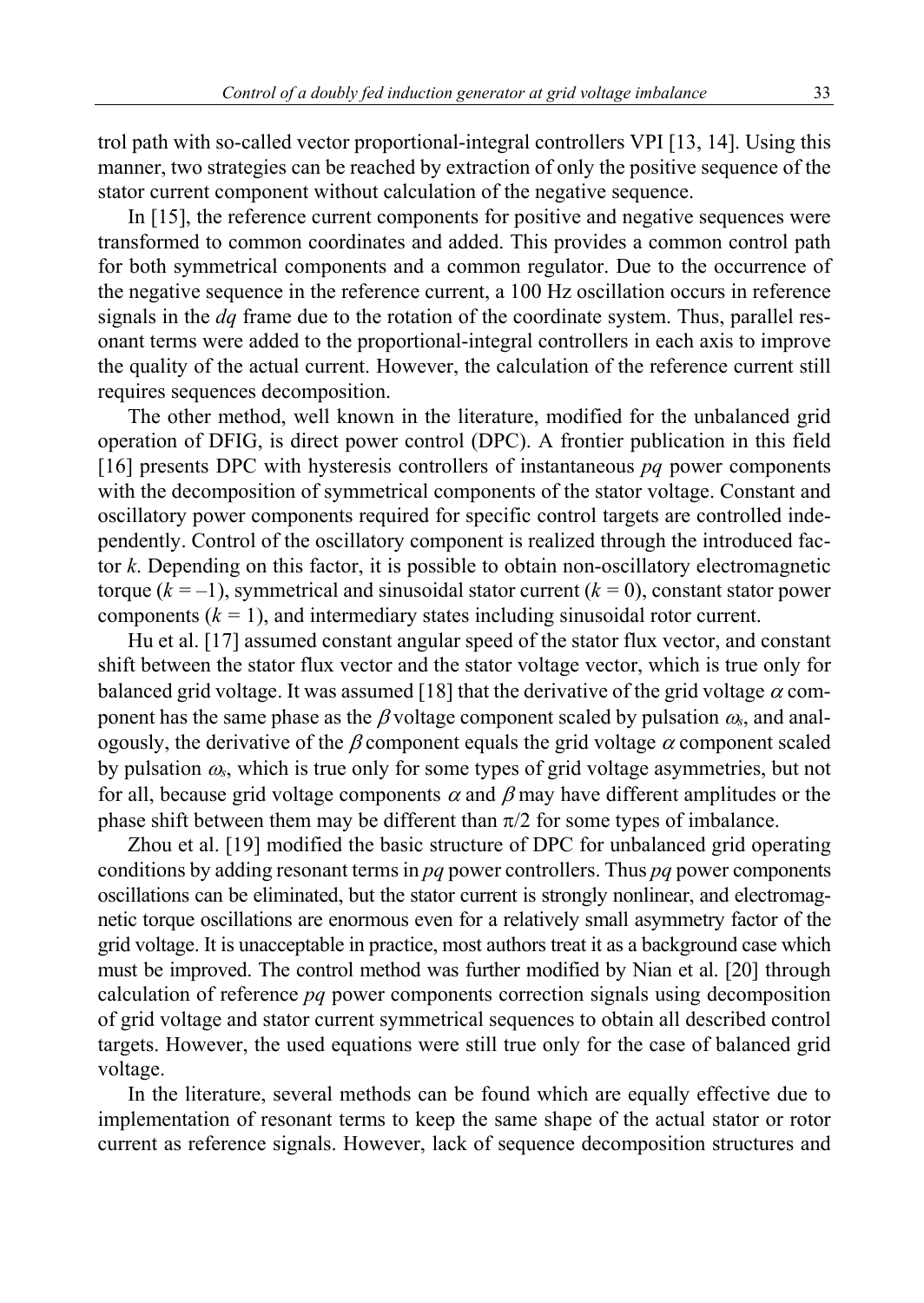synchronization of the rotating frames simplifies the control method, and this is the main aim of the control system proposed in this paper. The method introduces calculation of reference signals of the stator current on the basis of reference reactive power and torque. Next, by calculation of magnetizing current at grid voltage imbalance, the reference rotor current signals are derived. Introducing low pass filters of *dq* frame oriented reference stator or rotor current, a symmetrical stator current strategy or symmetrical rotor current strategy are obtained.

The second chapter includes a description of the mathematical model. The third chapter presents derivation of stator and rotor current reference signals to obtain selected strategies of control. The fourth chapter presents simulation results of the 2 MW model of the doubly fed induction machine, whereas the fifth chapter presents experimental results with the 7.5 kW model.

### 2. MODEL OF DFIG WITH UNBALANCED STATOR VOLTAGE

#### 2.1. MODEL EQUATIONS

The model of the doubly fed induction machine with variables referenced to the stator side is given by voltage and flux equations  $(1)$ – $(4)$ 

$$
\overline{u_s} = R_s \overline{i_s} + \frac{d\psi_s}{dt} + j\omega_s \overline{\psi_s}
$$
 (1)

$$
\overline{u_r} = R_r \overline{i_r} + \frac{d\overline{\psi_r}}{dt} + j\omega_r \overline{\psi_r}
$$
 (2)

$$
\overline{\psi_s} = L_s \overline{i_s} + L_m \overline{i_r} \tag{3}
$$

$$
\overline{\psi_r} = L_r \overline{i_r} + L_m \overline{i_s}
$$
 (4)

and stator flux can also be calculated by (5)

$$
\overline{\psi_s} = \int \left(\overline{u_s} - R_s \overline{i_s}\right) dt + \overline{\psi}_s^0
$$
\n(5)

where  $u_s$ ,  $u_r$ ,  $i_s$ ,  $i_r$ ,  $\psi_s$ ,  $\psi_r$  are the space vectors of stator and rotor voltage, current and flux respectively, *Rs*, *Rr*, *Ls*, *Lr*, *Lm* are respectively stator and rotor resistances, stator and rotor self inductances, and magnetizing inductance, *ωs* is the angular speed of the reference frame,  $\omega_r$  is the angular speed of the rotor related to the frame.

One of the possible torque equations used for elaboration of the control method with the use of variables represented in a rotating frame is given by (6), while the instantaneous power *pq* components are given by (7), (8). The equation (6) of electromagnetic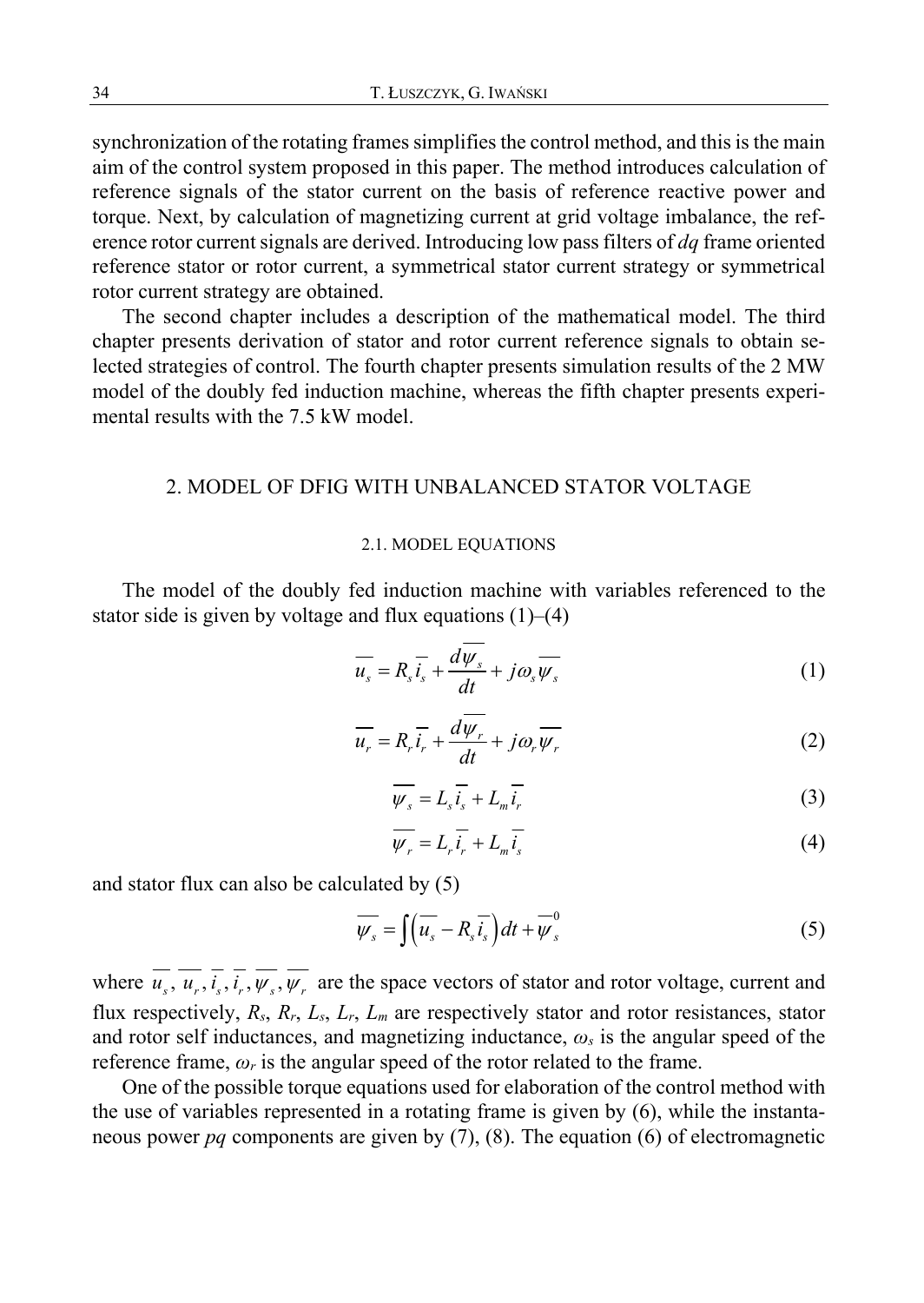torque is chosen from among several possible, because the torque is described using stator current vector components. Using this equation (6) and *q* stator power equation (8), it is possible to find stator current components using reference signals of torque and *q* component of stator power.

$$
T = \frac{3}{2} p_{p} \operatorname{Im} \{ \vec{\psi}_{s} \cdot \vec{i}_{s}^{*} \} = \frac{3}{2} p_{p} \left( \psi_{sd} i_{sq} - \psi_{sq} i_{sd} \right)
$$
 (6)

$$
p_s = \frac{3}{2} \text{Re} \{ \vec{u}_s \cdot \vec{i}_s^* \} = \frac{3}{2} (u_{sd} i_{sd} + u_{sq} i_{sq})
$$
 (7)

$$
q_s = \frac{3}{2} \operatorname{Im} \left\{ \vec{u}_s \cdot \vec{i}_s^* \right\} = \frac{3}{2} \left( u_{sq} i_{sd} - u_{sd} i_{sq} \right) \tag{8}
$$

where *T* is the electromagnetic torque,  $p_s$ ,  $q_s$  – components of instantaneous power by Akagi [21],  $p_p$  – number of poles pairs,  $u_{sd}$ ,  $u_{sd}$  – grid voltage vector components,  $i_{sd}$ ,  $i_{sq}$ – stator current vector components,  $\psi_{sd}$ ,  $\psi_{sd}$  – stator flux vector components.

# 2.2. STATOR FLUX ESTIMATION

Estimation of the stator flux from (5) requires elimination of the constant component caused by offsets of voltage and current sensors, and elimination of the constant component caused by an unknown initial value of the flux. An equivalent solution is a firstorder low pass filter with low cut-off frequency. However, such a filter, often used instead of integration in cage induction machine control, does not assure 90° phase shift between respective components of stator voltage and stator flux. Phase correctors can be used for the obtained stator flux components signals by additional rotation of the vector in the direction opposite to the natural rotation of the vector. However, under stator voltage imbalance, the phase shift between the positive sequence component of voltage and flux has the opposite sign than the phase shift between negative sequence components of these vectors. Thus, the phase corrections for the positive sequence and for the negative sequence are opposite. To introduce adequate phase correction for both symmetrical components of flux, they should be determined separately using sequences decomposition.

An alternative method of flux estimation giving close to 90° phase shift between voltage and flux is a second-order band-pass filter, or second-order low pass filter (Fig. 2). A second-order low pass filter with cut-off pulsation equal to  $\omega_s$ , damping factor 1 and gain  $2\omega_s^{-1}$  replaces the integrator for 50 Hz (the same gain and phase shift as the integrator for 50 Hz). It has to be noted that this manner (Fig. 2) is valid only for almost constant frequency of the grid voltage and makes it possible to estimate the fundamental frequency component of the flux. It cannot be used in cage induction machines fed from the converters by variable frequency stator voltage.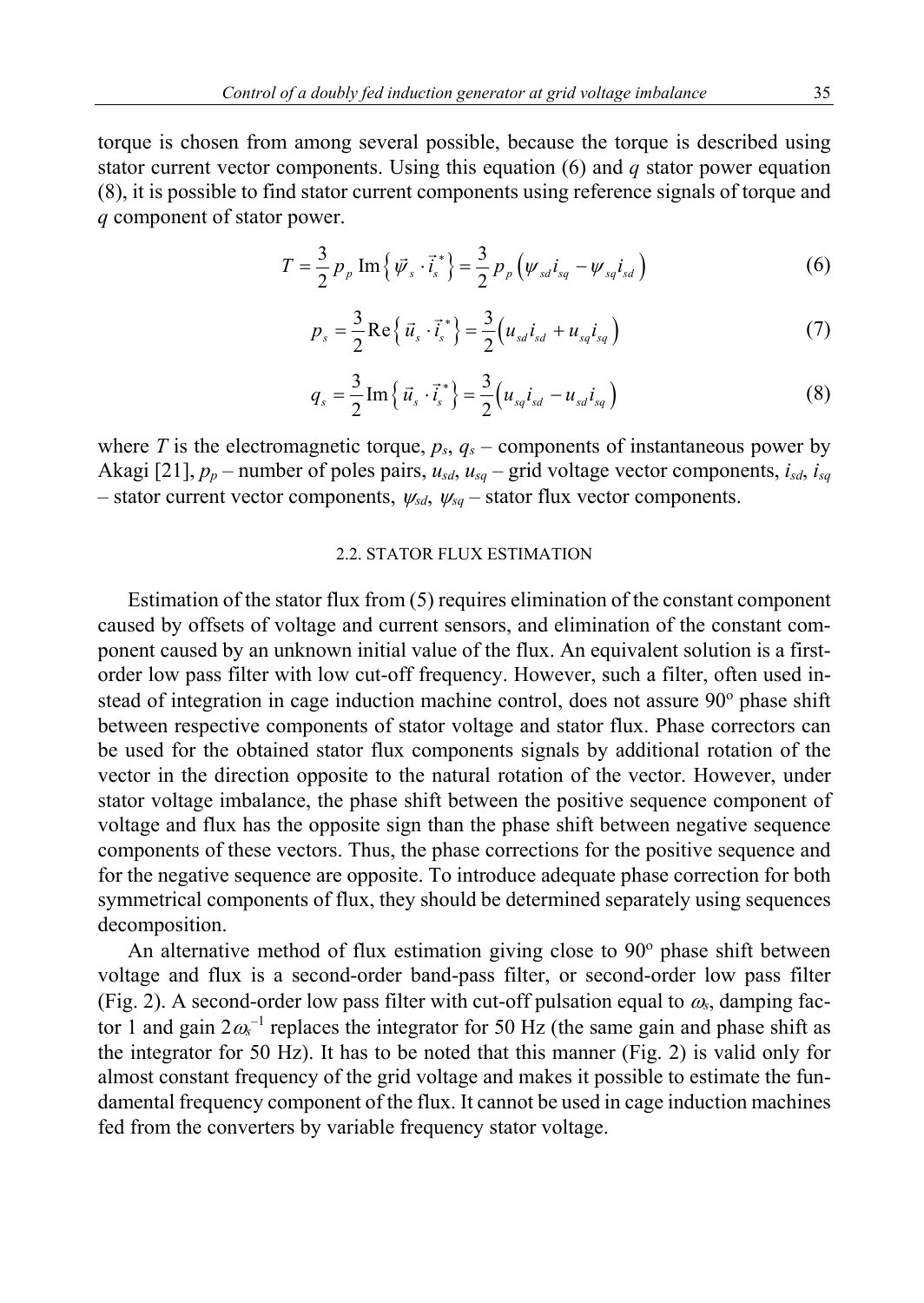The applied method of flux estimation assures 90° phase shift between flux and voltage  $\alpha\beta$  components but it does not provide full information about the flux in dynamic states caused by voltage sags. In the literature, there are methods giving information about the transient component of flux. One of them is to use an observer in which the PI controller introduces a correction signal originated from the current-flux model to the main flux estimator based on the voltage model. However, taking into consideration the transient components of flux, it will significantly reduce transients oscillations of the controlled electromagnetic torque, but it will introduce a worse quality of the stator current. Thus, in this paper the transient component of flux is not taken into consideration to keep high quality of the stator current in transient states.



Fig. 2. Scheme of the stator flux components estimator with second-order low pass filter

Additionally, using only the fundamental frequency of the unbalanced stator flux (without harmonics), the method is less sensitive on the grid voltage harmonics, and the obtained stator current is more sinusoidal than the stator voltage in the case in which grid voltage contains higher harmonics. This will be shown in the experimental results section.

# 3. CONTROL METHOD FOR THE ROTOR CONVERTER

#### 3.1. ROTOR CURRENT REFERENCING FOR NON-OSCILLATORY TORQUE

Using the equations (6) and (8), the reference stator current vector components can be calculated based on reference torque  $T^{\text{ref}}$  and reference  $q^{\text{ref}}_{s}$  component of power.

$$
i_{sd}^{\text{ref}} = \frac{2}{3} \frac{T^{\text{ref}} u_{sd} + q_s^{\text{ref}} p_p \psi_{sd}}{p_p \left( u_{sq} \psi_{sd} - u_{sd} \psi_{sq} \right)}
$$
(9)

$$
i_{sq}^{\text{ref}} = \frac{2}{3} \frac{T^{\text{ref}} u_{sq} + q_s^{\text{ref}} p_p \psi_{sq}}{p_p \left( u_{sq} \psi_{sd} - u_{sd} \psi_{sq} \right)}
$$
(10)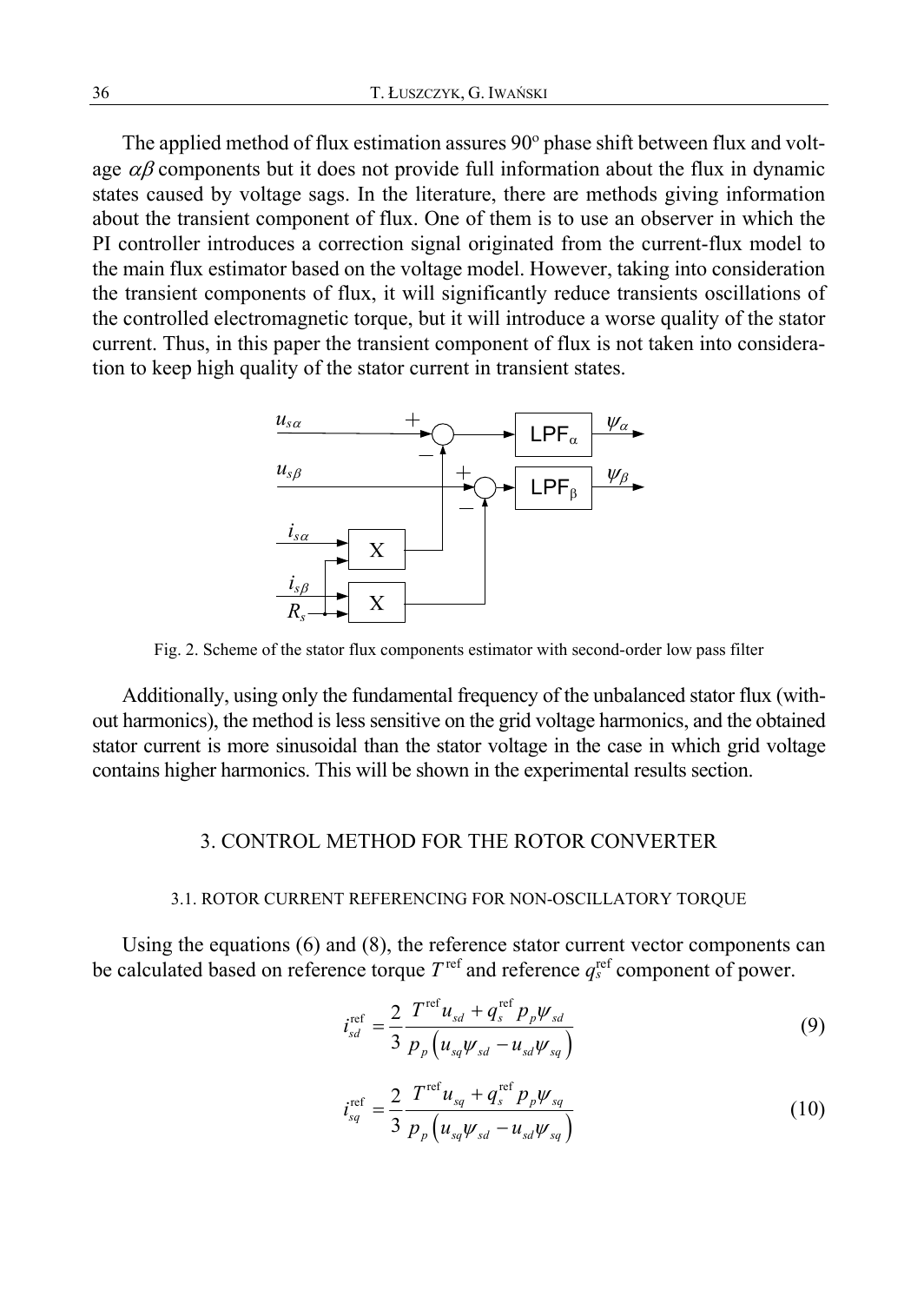The reference value of the controlled rotor current is given by the equation (11)

$$
\overline{i_r^{\text{ref}}} = \overline{i_m} - \overline{i_s^{\text{ref}}}
$$
\n(11)

Determination of the rotor reference current  $i_r^{\text{ref}}$  requires information about magnetizing current *im* of the machine at given grid voltage imbalance. The magnetizing current components can be reached by (12)(13).

$$
i_{md} = \frac{\psi_{sd} - L_{\sigma s} i_{sd}}{L_m} \tag{12}
$$

$$
i_{mq} = \frac{\psi_{sq} - L_{\sigma s} i_{sq}}{L_m} \tag{13}
$$

Replacing the stator current vector components  $i_{sd}$ ,  $i_{sq}$  in (12), (13) with reference signals  $i_{sd}^{\text{ref}}$ ,  $i_{sd}^{\text{ref}}$  to avoid measurement noises, and taking (11) into account, the reference value of rotor current vector components  $i_{rd}^{\text{ref}}$ ,  $i_{rd}^{\text{ref}}$  can be calculated by (14), (15).

$$
i_{rd}^{\text{ref}} = \frac{\psi_{sd} - L_{\sigma s} i_{sd}^{\text{ref}}}{L_m} - i_{sd}^{\text{ref}} = \frac{\psi_{sd} - L_s i_{sd}^{\text{ref}}}{L_m} \tag{14}
$$

$$
i_{rq}^{\text{ref}} = \frac{\psi_{sq} - L_{\sigma s} i_{sq}^{\text{ref}}}{L_m} - i_{sq}^{\text{ref}} = \frac{\psi_{sq} - L_s i_{sq}^{\text{ref}}}{L_m}
$$
(15)

#### 3.2. ROTOR CURRENT CONTROL LOOP

For constant values of  $T^{\text{ref}}$  and  $q^{\text{ref}}$ , the stator current is sinusoidal, but unbalanced. In a *dq* rotating frame, the components of the reference current contain mainly the constant component and some amount of 100 Hz oscillating component representing a negative sequence. The usually applied proportional-integral term is too slow to eliminate a steady state error, so some improvements are made. In order to compensate for all disturbances caused by the negative sequence and couplings between the control paths, a full model of disturbances and decoupling terms is introduced [22]. It is obtained by inclusion of the stator voltage equation  $(1)$  and flux equations  $(3)$ ,  $(4)$  in the rotor voltage equation (2). Thus, the full model of the control plant, grid voltage disturbance and couplings between control paths is given by

$$
\overline{u_r} = R_r \overline{i_r} + \sigma L_r \frac{di_r}{dt} + \frac{L_m}{L_s} \left( \left( \overline{u_s} - R_s \overline{i_s} \right) - j \omega_s \left( L_s \overline{i_s} + L_m \overline{i_r} \right) \right) + j \omega_r \left( L_r \overline{i_r} + L_m \overline{i_s} \right) \tag{16}
$$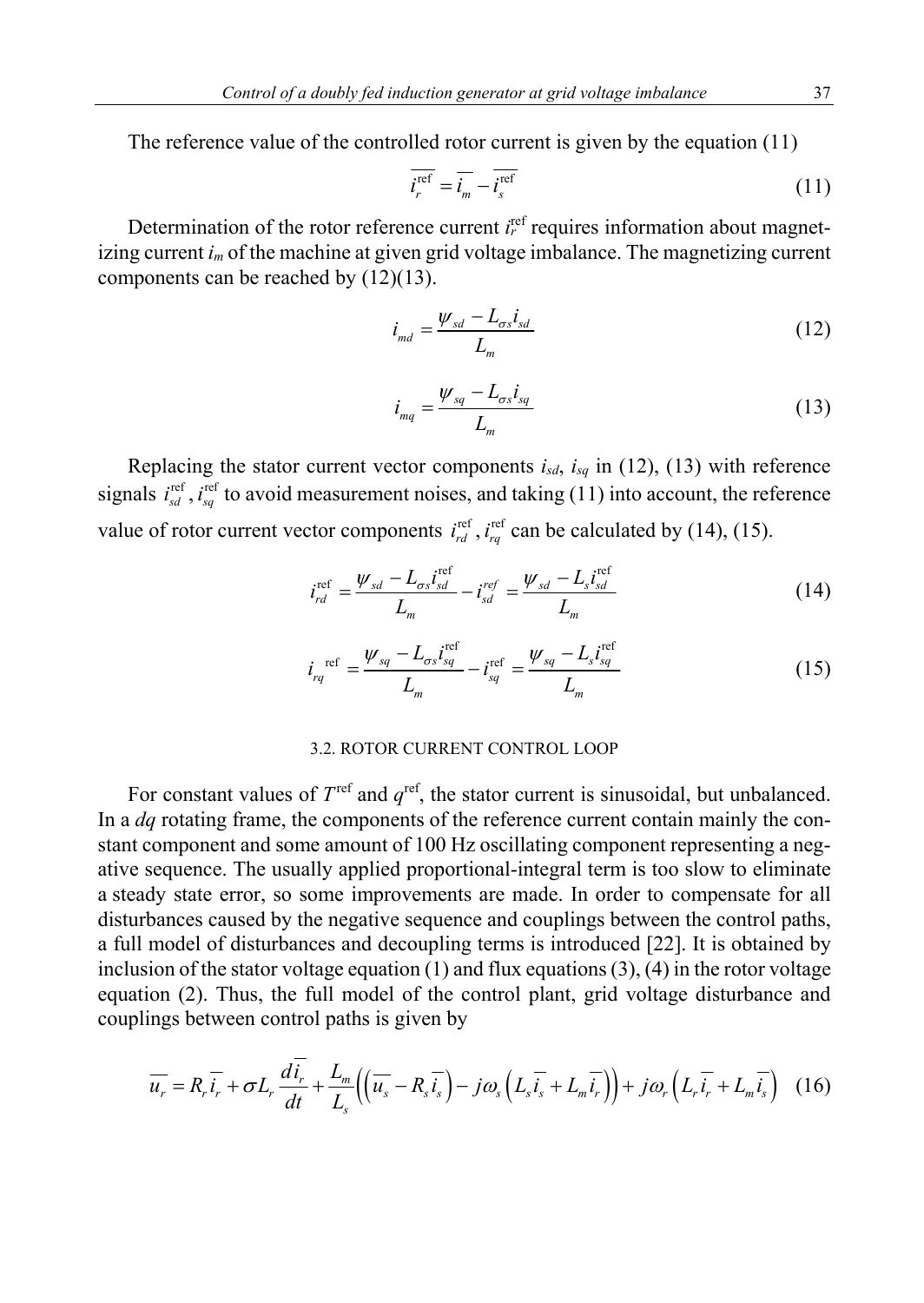Decomposition of (16) to *dq* components and omission of terms representing a rotor current control plant provides rejection of disturbance and decoupling terms for each *dq* axis, respectively.

$$
\begin{cases}\n\Delta u_{rd} = \frac{L_m}{L_s} \Big( u_{sd} - R_s i_{sd} + \omega_s \Big( L_s i_{sq} + L_m i_{rq} \Big) \Big) - \omega_r \Big( L_r i_{rq} + L_m i_{sq} \Big) \\
\Delta u_{rq} = \frac{L_m}{L_s} \Big( u_{sq} - R_s i_{sq} - \omega_s \Big( L_s i_{sd} + L_m i_{rd} \Big) \Big) + \omega_r \Big( L_r i_{rd} + L_m i_{sd} \Big)\n\end{cases} \tag{17}
$$

Reference signals of the rotor current calculated on the basis of  $(14)$  and  $(15)$  contain 100 Hz oscillations. Due to relatively low gain of the PI controller at this frequency, the steady state error may not fully be eliminated. Thus, an additional term is introduced which can eliminate the 100 Hz component in the control error. To the PI controller, a resonant term is added, described by the transfer function in a continuous domain

$$
G(s) = \frac{2K_i s}{s^2 + \omega_0^2}
$$
 (18)

Resonant terms used in the DFIG state controller require special attention during discretization and implementation in a digital signal controller. The shape of the resonant terms frequency characteristics, which has a very steep peak at resonant frequency, means that resonant terms should be discretized with great care. Yepes et al. [23] conducted an in-depth study of discretization methods of resonant terms, which is recommended to the reader for more information.

Discretization of continuous dynamic systems consists of finding such a discrete system which would respond to different stimuli as similar to its continuous equivalent as possible. The Tustin (bilinear) discretization is considered the best for resonant terms. However, using the basic version of this transformation results in the situation that frequency responses of the discretized and original systems are identical in shape but shifted along the frequency axis. It means that the resonant peak in the discrete resonant term is moved to another frequency. In order to compensate for this frequency shift, it is necessary to make a correction of the discretization method – called frequency prewarping (19). The resonant pulsation  $\omega_0$  is set to 100 Hz

$$
s = \frac{\omega_0}{\tan\left(\frac{\omega_0 T}{2}\right)} \frac{z - 1}{z + 1} \tag{19}
$$

## 3.3. CONTROL SCHEME FOR THREE TARGETS

The way of rotor current reference calculation at non-oscillatory torque with simultaneous sinusoidal shape of the stator current (strategy 1) described in Subsection 3.1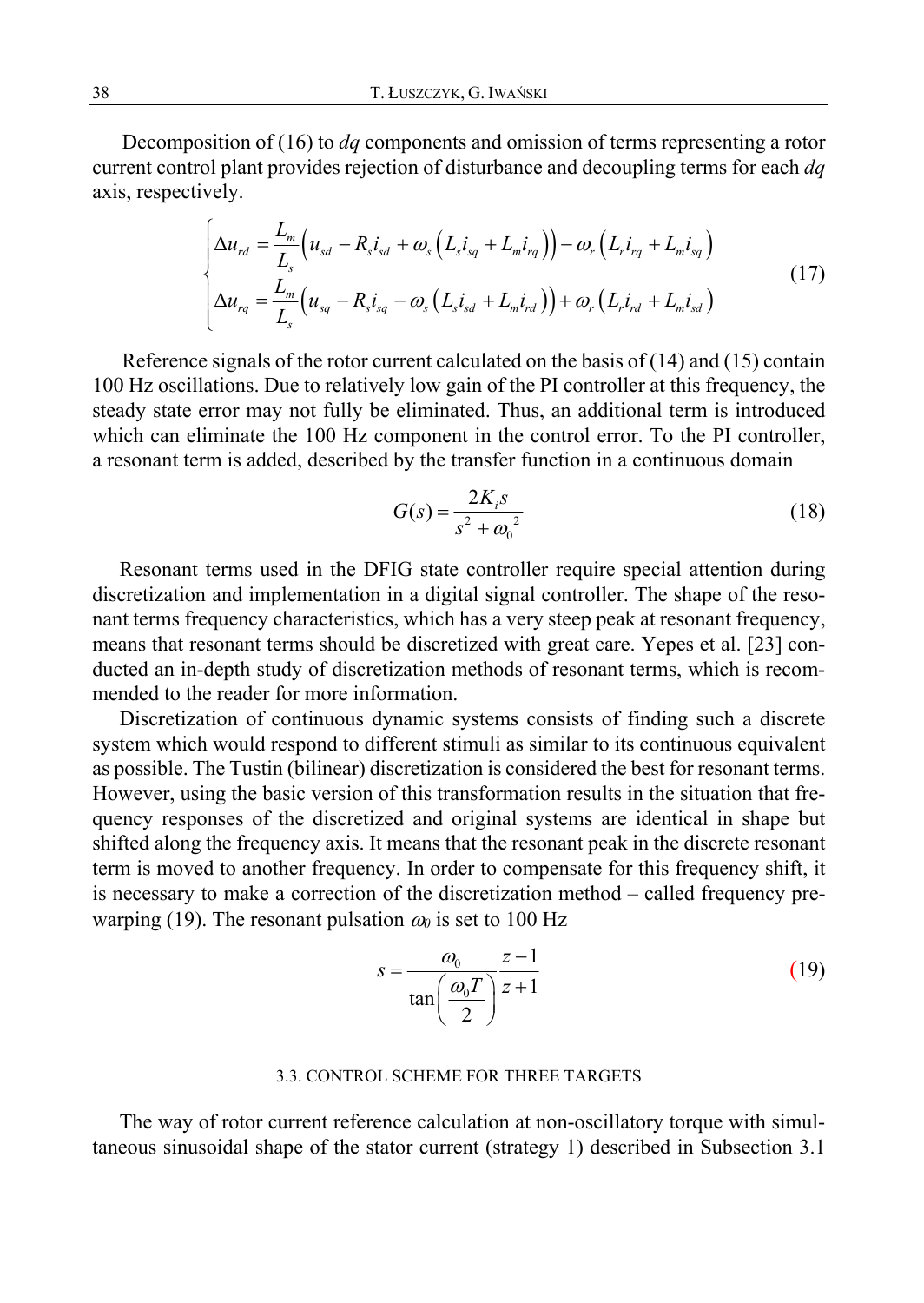can be modified in an easy way to obtain the two other targets mentioned in the introduction. The symmetrical stator current target (strategy 2) can be obtained by filtration of the oscillatory component from the reference stator current signals provided by (9) and (10). The sinusoidal rotor current target (strategy 3) can be reached by filtration of oscillatory components from the reference rotor current signals provided by (14) and (15). The strategies 1, 2, or 3 cannot be reached simultaneously, thus the introduced low pass filters are optional. Selection of the strategy can be made arbitrarily depending on the application. For wind turbines with gearboxes, the most wanted strategy is elimination of electromagnetic torque oscillations which are significant even for a relatively small amount of negative sequence components in the grid voltage. For big machines, the participation of magnetizing current in total stator or rotor current is insignificant, therefore strategies 2 and 3 related to symmetrical stator current and sinusoidal rotor current, respectively, give similar properties. Selection of the strategy can also be automated depending on the reach of maximum current in any phase of the stator in strategy 1. In this strategy, the stator current is unbalanced. Increase of the stator power causes that the stator current is also increased until one of the phase currents reaches the maximum. Then the strategy can be switched to another one (2 or 3) to make a further increase of the generated power possible. A scheme of the control method with low pass filters giving possible strategy 2 and 3 is shown in Fig. 3.



Fig. 3. Scheme of the control system for non-oscilatory torque (strategy 1) with optional low pass filters giving symmetrical stator current (strategy 2) or sinusoidal rotor current (strategy 3)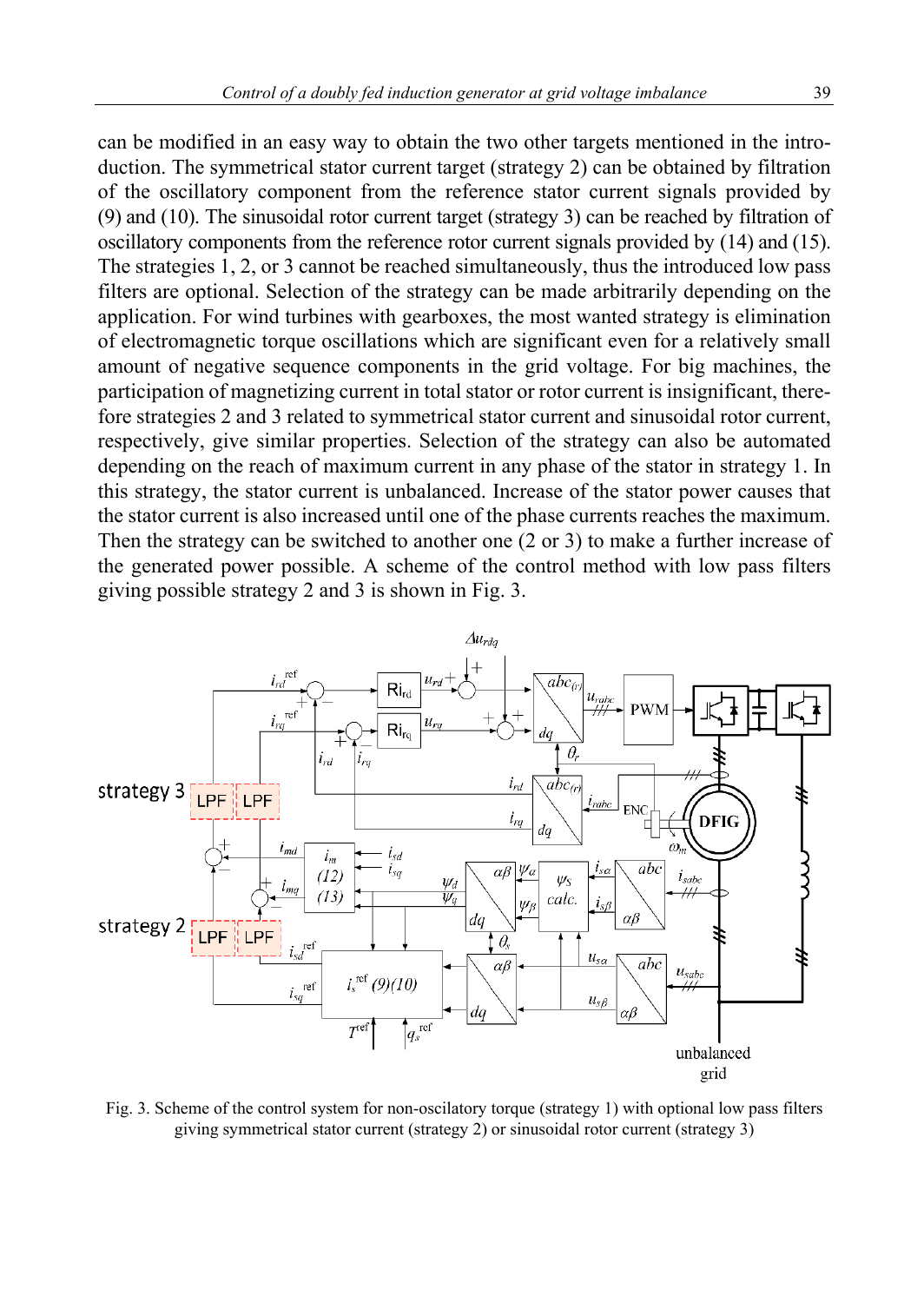# 4. SIMULATION RESULTS WITH THE 2 MW MACHINE MODEL

The proposed control method was verified in simulation tests with a model of a 2 MW doubly fed induction machine fed from continuous voltage sources and measured signals sampled with 2 k Hz. Simulation results in the steady state for rated torque are shown in Fig. 4. Figure 4a presents strategy 1 with a non-oscillatory torque and sinusoidal (but unbalanced) stator current, Fig. 4b shows strategy 2 with a symmetrical stator current, and Fig. 4c presents strategy 3 with a sinusoidal rotor current. All the assumed strategies are achieved. For large machines the amount of magnetizing current in the total rotor or stator current is low, so the difference between strategy 2 and strategy 3 is not significant.



Fig. 4. Simulation results of the steady state for the rotor current control realizing: a) strategy 1 (non-oscillatory torque), b) strategy 2 (symmetrical stator current), c) strategy 3 (sinusoidal rotor current)

Simulation results for various electromagnetic torque *T* and *qs* component of the instantaneous power at strategy 1 (non-oscillatory torque) are presented in Fig. 5. Simultaneously, the grid voltage frequency is set to 49.5 Hz to show that the proposed control is working correctly even if the resonant term set to 100 Hz is not matched precisely to the oscillations frequency, which in this case equals 99 Hz. For a 1 Hz deviation from the resonant frequency in a *dq* frame, gain of the resonant term is still high enough to significantly reduce the steady state error. Synchronization of the reference *dq* frame with the stator voltage or stator flux vector is not necessary, because the rotor current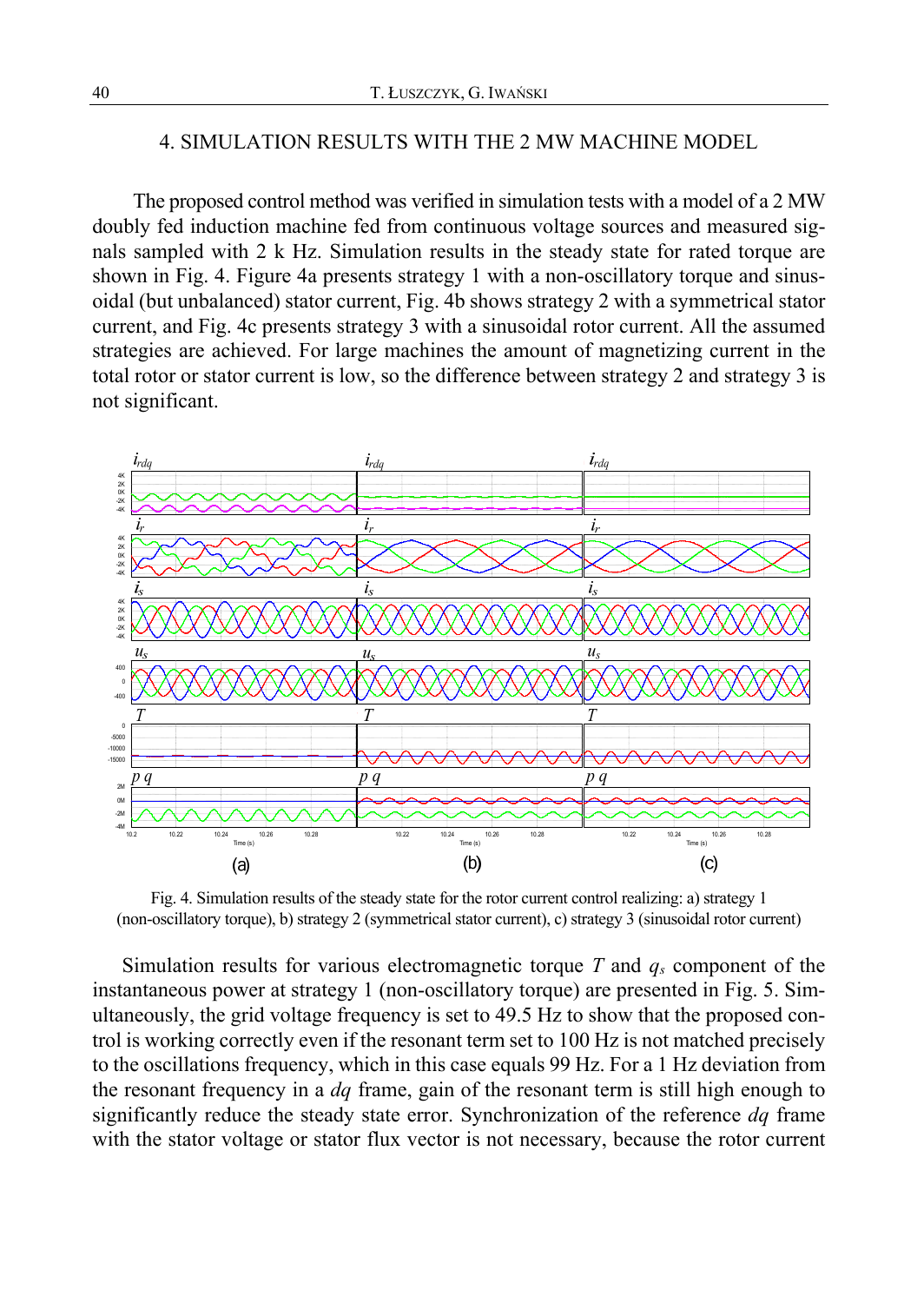vector components are calculated based on the reference torque and *q* component of the instantaneous power, which are independent of the coordinate frame.



Fig. 5. Simulation results of the control method with the 2 MW model of a doubly fed induction machine realizing strategy 1 (non-oscillatory torque) at the grid voltage frequency equal to 49.5 Hz

The simulation with a high power machine is made, because this type of generator is used mainly in wind turbines in the power range from 1.5 MW to 3.3 MW. The simulation model uses continuous sources instead of a discrete model of a power electronic converter to make the simulation faster. The controller design (tuning) is made with the trial and error method. Analytical methods can be used for tuning but it does make sense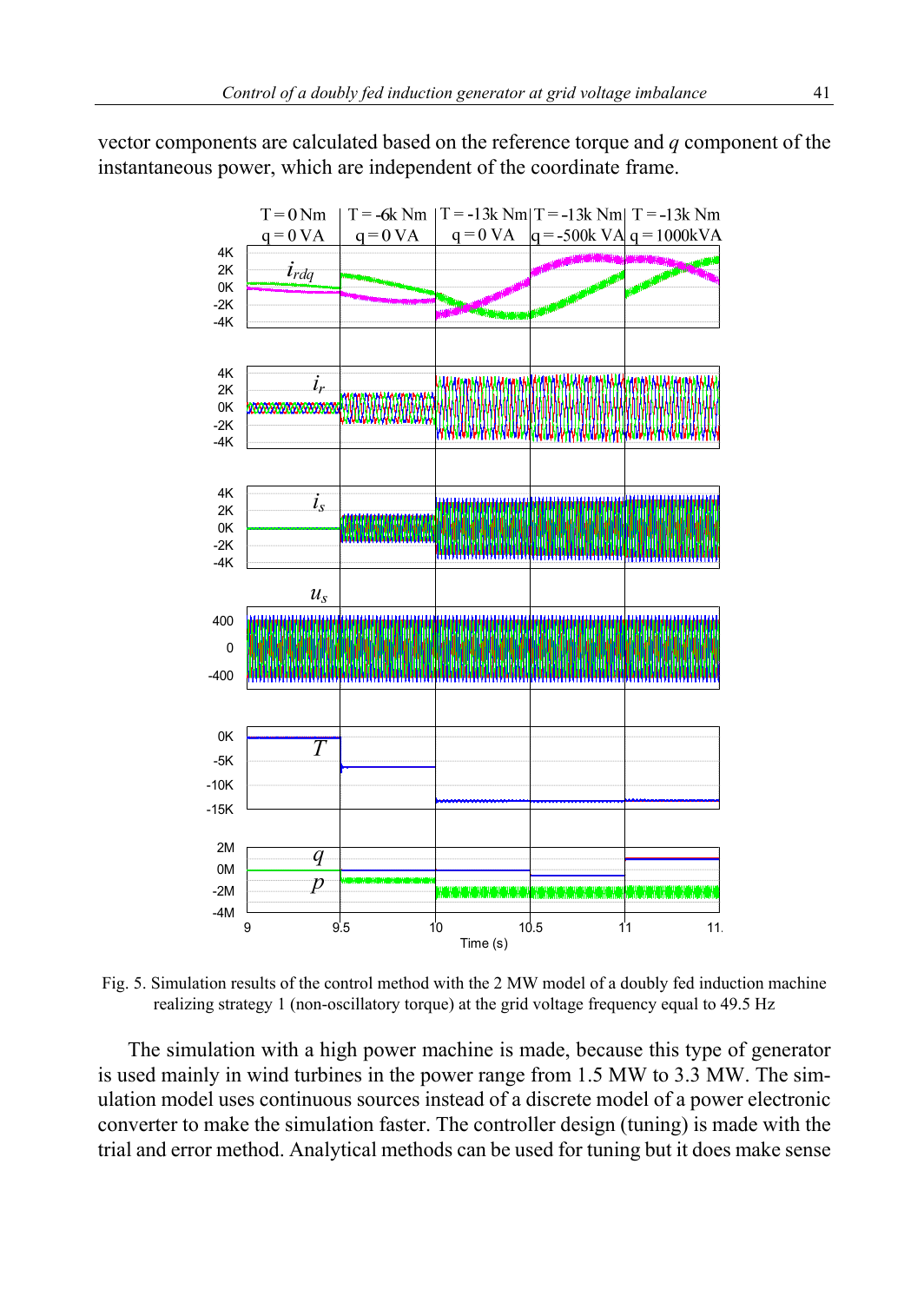for more advanced simulation model with a switched power converter, with consideration of all nonlinearities like sampling of measured variables and delays between measurement and control action, as well as some noises and offsets of current and voltage transducers. The machine parameters are given in Table 1.

| Parameter                                | Value                 |
|------------------------------------------|-----------------------|
| Rated power, $P_n$                       | 2 MW                  |
| Stator voltage, Usn                      | 690 V                 |
| Stator rated current, $I_{sn}$           | 1760 A                |
| Stator/rotor turns ratio, u              | 0.34                  |
| Stator resistance, $R_s$                 | $2.6 \text{ m}\Omega$ |
| Rotor resistance, $R_r$                  | $2.6 \text{ m}\Omega$ |
| Stator leakage inductance, $L_{s\sigma}$ | $0.087$ mH            |
| Rotor leakage inductance, $L_{r\sigma}$  | $0.087$ mH            |
| Magnetizing inductance, $L_m$            | $2.5 \text{ mH}$      |
| Number of poles pairs, $p_p$             |                       |

Table 1. Parameters of the 2 MW doubly fed induction machine model used in the simulation

# 5. EXPERIMENTAL RESULTS WITH A SMALL POWER MACHINE

Experiments were conducted in a laboratory unit with a small power of 7.5 kW machine. Parameters of the machine are given in Table 2.

| Parameter                                     | Value            |
|-----------------------------------------------|------------------|
| Rated power, $P_n$                            | 7.5 MW           |
| Stator voltage ( $\Delta$ /Y), $U_{sn}$       | 220/380 V        |
| Stator rated current ( $\Delta$ /Y), $I_{sn}$ | 27.4/15.7 A      |
| Stator/rotor turns ratio, u                   | 2.088            |
| Stator resistance, $R_s$                      | $0.43 \Omega$    |
| Rotor resistance, $R_r$                       | $0.71 \Omega$    |
| Stator leakage inductance, $L_{s\sigma}$      | 10 <sub>mH</sub> |
| Rotor leakage inductance, $L_{r\sigma}$       | 10 <sub>mH</sub> |
| Magnetizing inductance, $L_m$                 | $120 \text{ mH}$ |
| Number of poles pairs, $p_p$                  |                  |

Table 2. Parameters of the 7.5kW doubly fed induction machine model used in the laboratory tests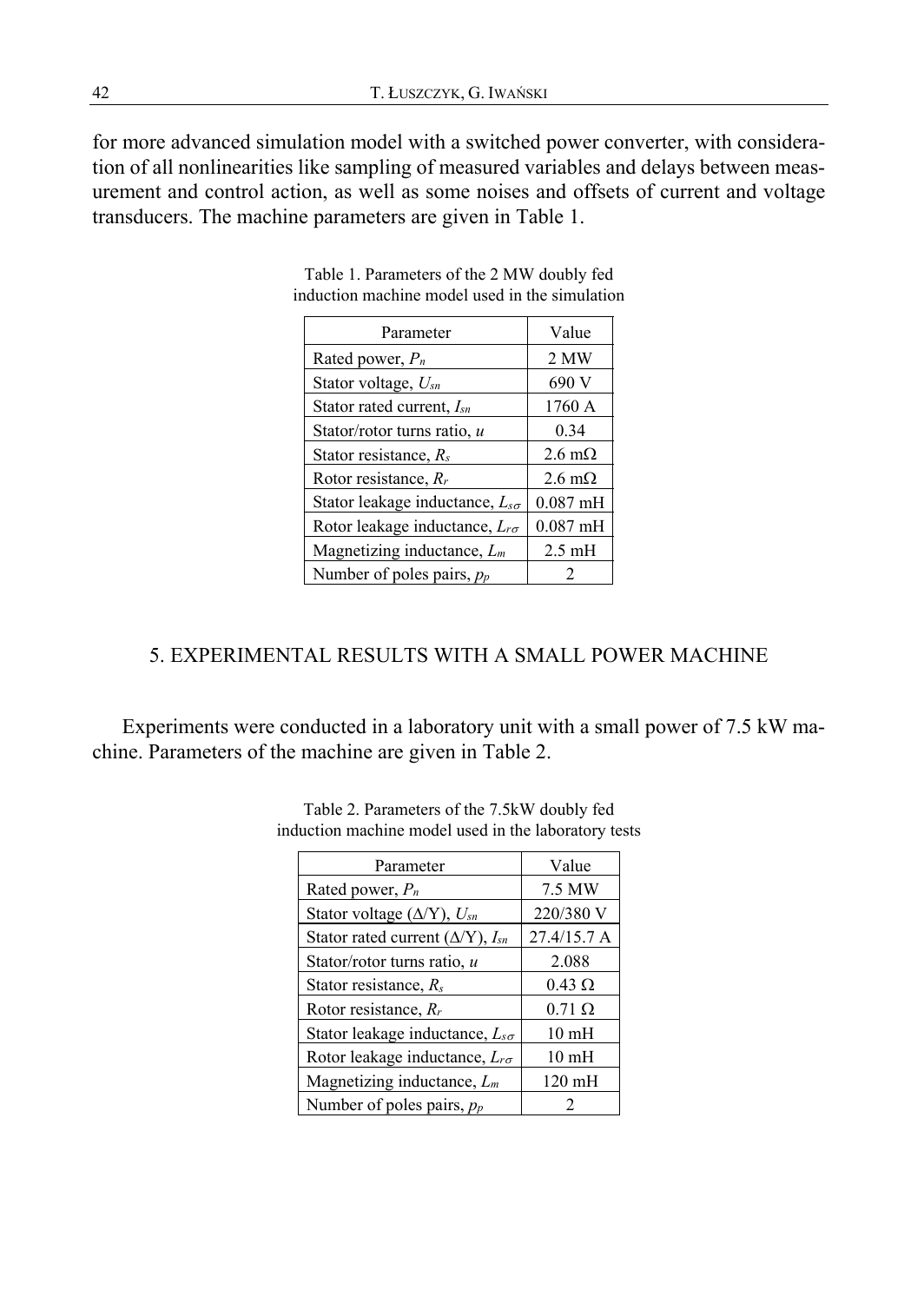The waveforms were recorded with a Yokogawa DL850 scope recorder. A control algorithm was implemented with a TMS320F28335 digital signal microprocessor. Figure 6 presents the scheme of the laboratory setup. The grid side converter equipped with a pre-charging circuit is responsible for DC link voltage control and it is controlled independently of the rotor side converter with the classic voltage oriented control method. It does not influence the stator and rotor current, as well as electromagnetic torque oscillations, therefore the description of the grid side converter control is omitted in the paper. Matching the transformer between the grid side converter and grid is to reduce the voltage of the DC link, as according to the DFIG parameters from Table 2, the rotor voltage is significantly smaller than stator voltage. The grid transformer is a multi-tap device that allows one to create stator voltage imbalances.



Fig. 6. Scheme of the laboratory setup with the doubly fed induction generator

The switching and sampling frequency in the laboratory tests equals 4 kHz, and the speed range set for driving the induction machine is from 1200 to 1800 rpm  $(\pm 20\%$ around the synchronous speed).

Figure 7 presents oscillograms recorded during steady states of non-oscillatory torque strategy (Fig. 7a), symmetrical stator current strategy (Fig 7b), and sinusoidal rotor current strategy (Fig. 7c). A hodograph of the voltage vector is not perfectly elliptic due to harmonics distortions, although current vectors hodographs are elliptic or circular. It means that grid voltage harmonics have little influence on the current quality when the proposed method is used.

Figure 8 presents oscillograms and current vectors hodographs during zeroed stator current (Fig. 8a) or zeroed rotor current (Fig. 8b), respectively. It shows that the control method operates in a stable way in different modes.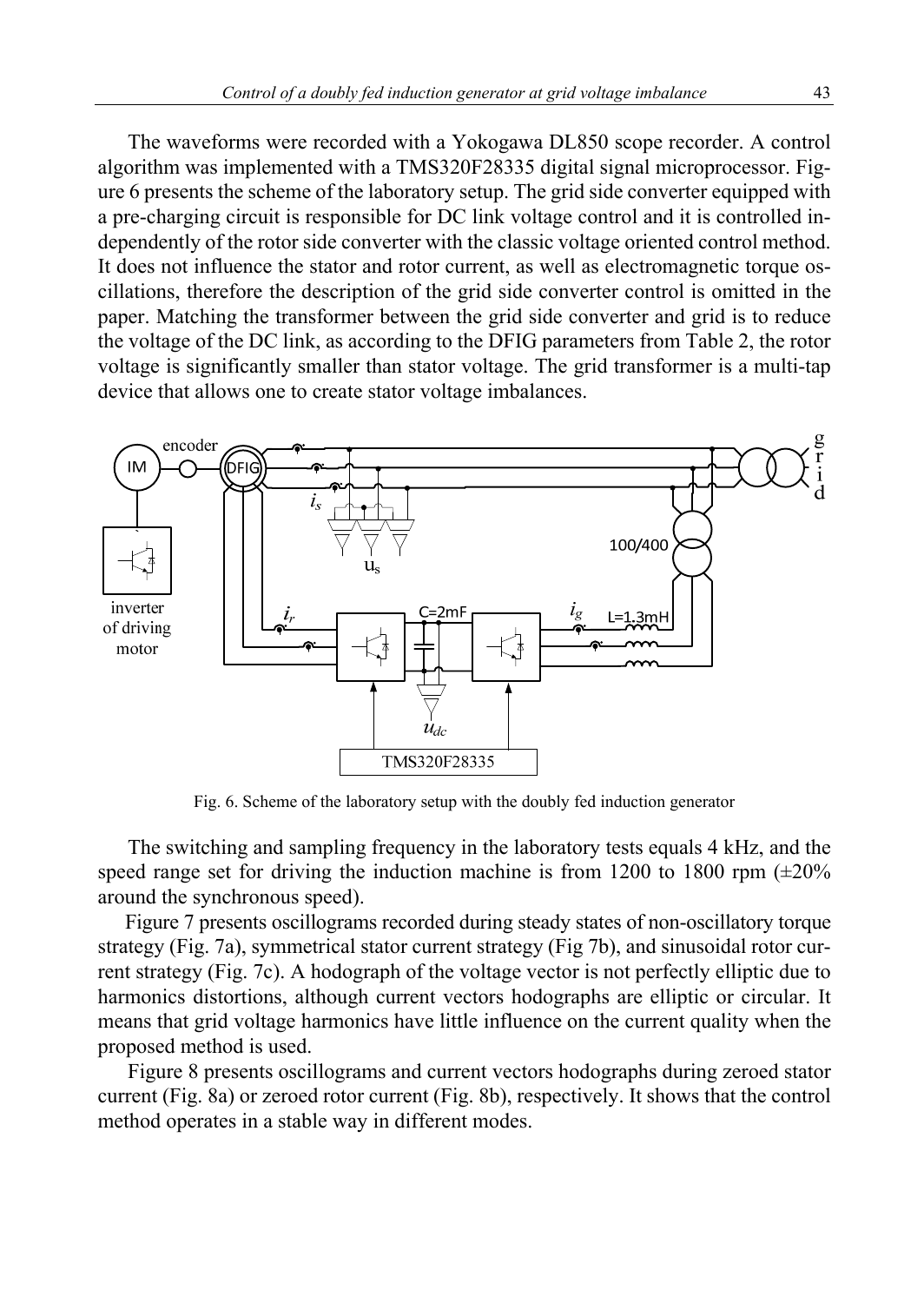

Fig. 7. Oscillograms presenting steady states obtained from the laboratory unit at: a) non-oscillatory torque strategy, b) symmetrical stator current strategy, c) sinusoidal rotor current strategy

Figure 9 presents oscillograms with a fast response to step change of reference torque. Such fast response is possible thanks to the adequate disturbance rejection model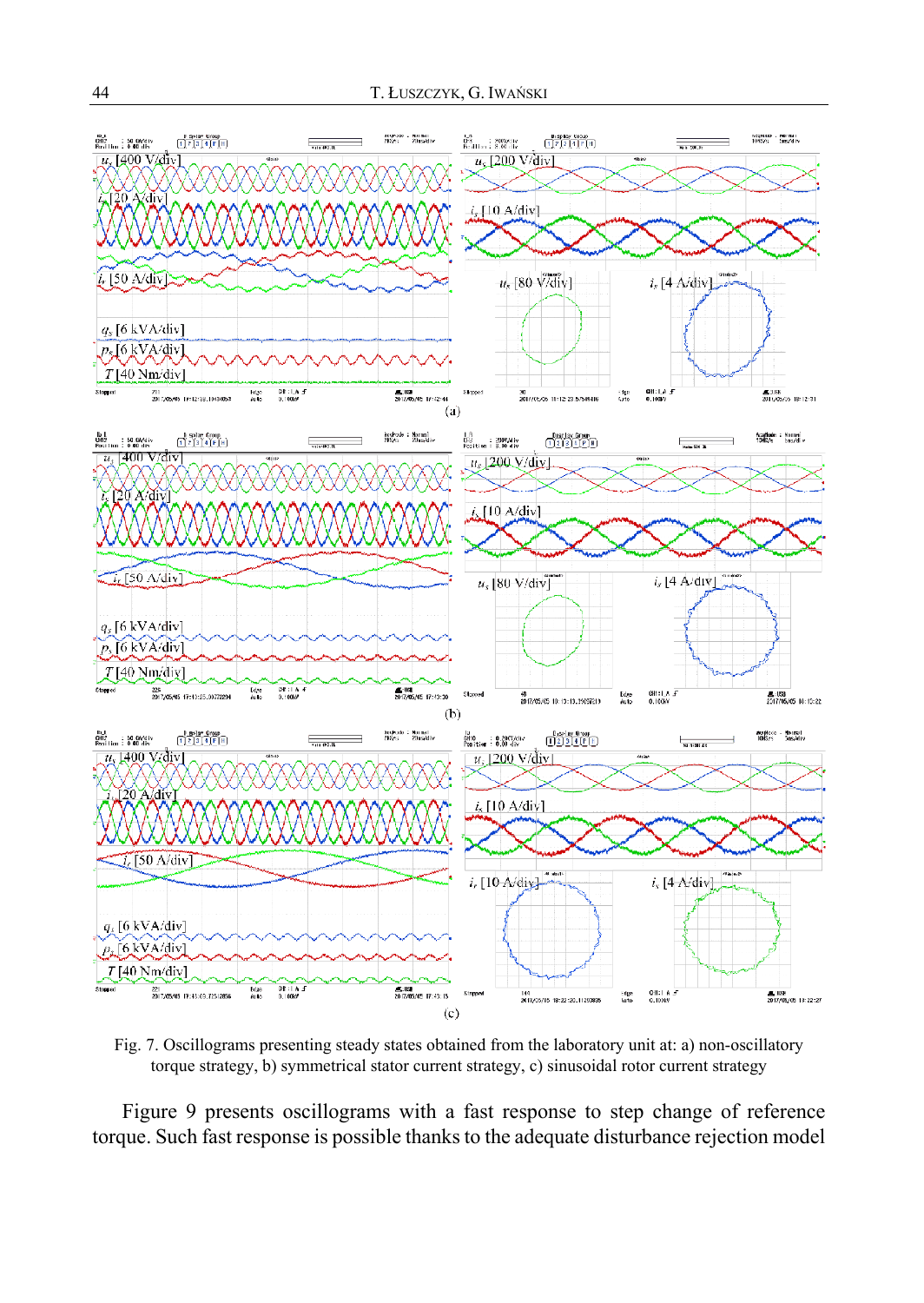and decoupling terms. Small oscillations on the *q* component of power in Fig. 7a and Fig. 9 occur due to the assumed linearity of the magnetic circuit and imprecise calculation of the real magnetizing current.



Fig. 8. Oscillograms presenting operation of a doubly fed induction machine at: a) zeroed stator current, and b) zeroed rotor current



Fig. 9. Oscillograms presenting transient states of non-oscillatory torque strategy at: a) step loading, and b) step unloading

Figure 10 presents operation of the doubly fed induction machine at a grid voltage imbalance and variable rotor speed for non-oscillatory reference torque. It can be seen that waveforms of torque, and stator power *pq* components do not depend on the rotor speed. Figure 11 presents the response of the machine to 10% asymmetrical grid voltage sag. Initially, after a change of grid voltage, there are short transient oscillations on the torque *T* and *q* component of power signals. This is caused by omission of the transient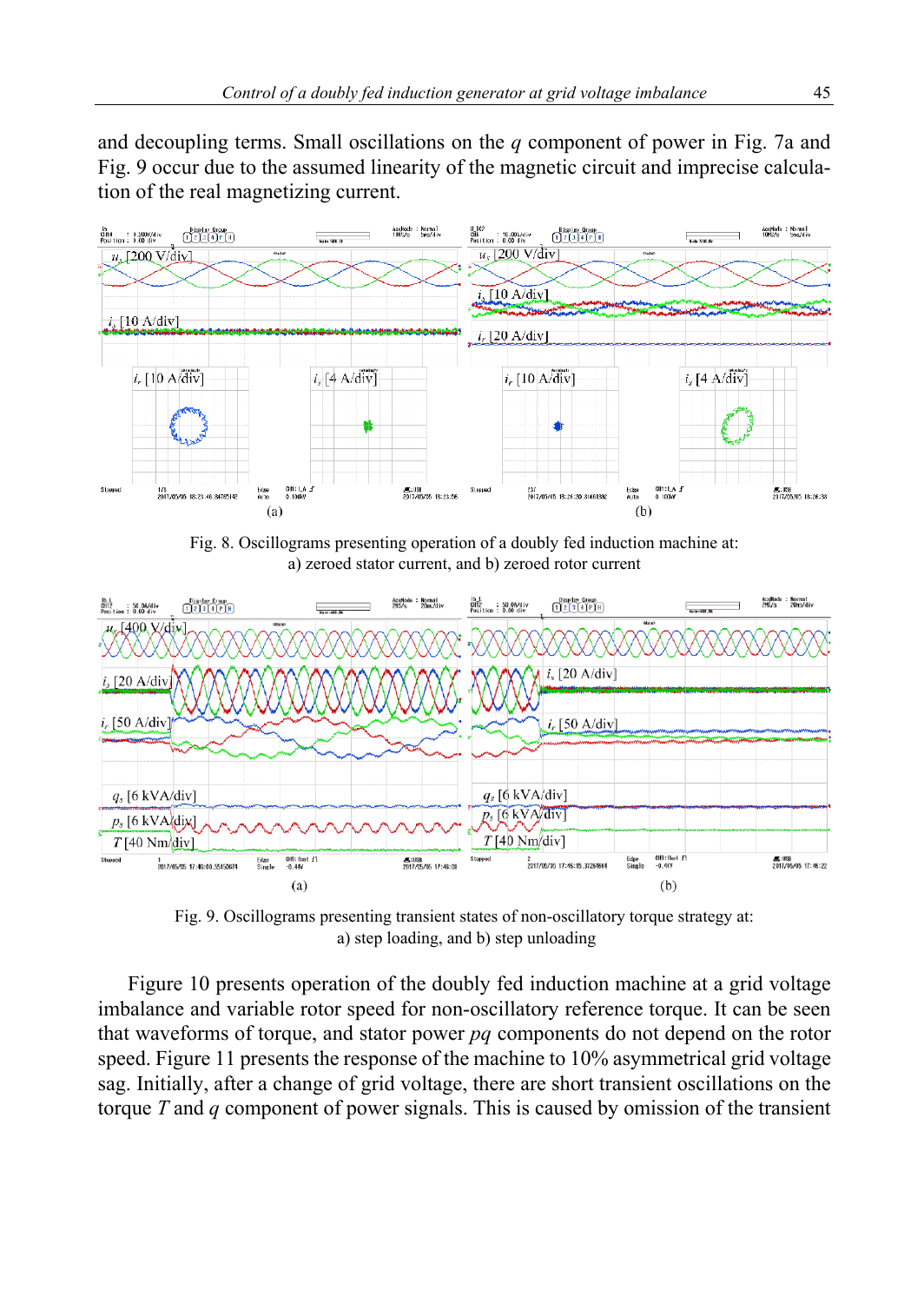component in the calculated flux. However, thanks to this manner, the stator current keeps its sinusoidal shape during transients.



Fig. 10. Oscillograms presenting transient states of non-oscillatory torque strategy at a variable rotor speed



Fig. 11. Oscillograms presenting transient states of non-oscillatory torque strategy at a grid voltage asymmetrical sag with a 10% asymmetry factor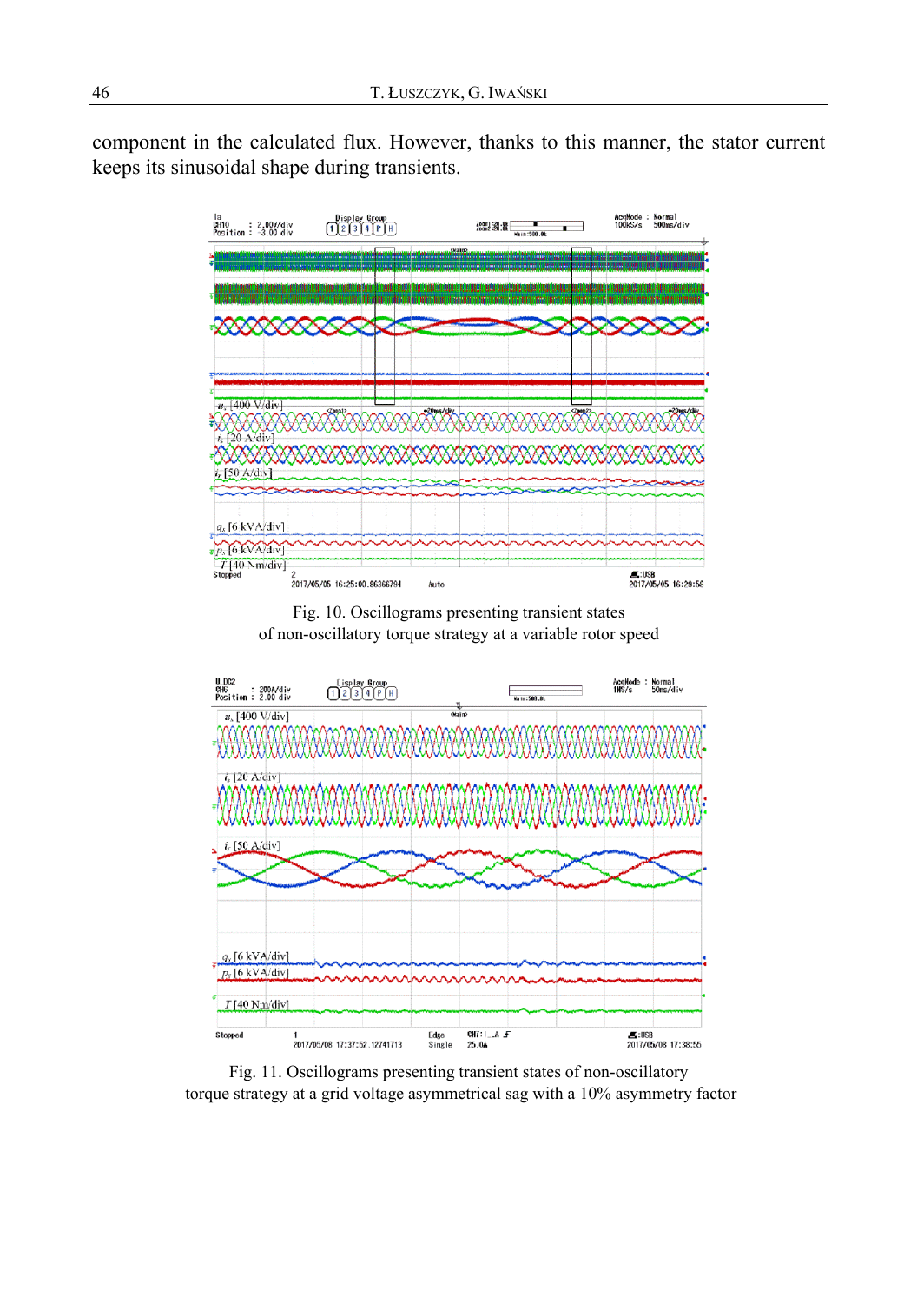#### 6. CONCLUSION

The proposed method of torque and *q* component of instantaneous power control works without the phase locked loop and decomposition of symmetrical components. It keeps constant controlled variables with small short oscillations during transients. A fast response to step change of reference torque can be reached through the full model of disturbance rejection and decoupling terms. Three different targets such as non-oscillatory torque, symmetrical stator current or sinusoidal rotor current can be obtained by simple filtration of the reference current signals. Due to high gain of the current controller around resonant frequency, current controllers compensate for steady state error even during small deviations of grid voltage frequency.

Future work can focus on the doubly fed induction generator operation with distorted grid. The presented equations for stator and rotor current reference calculation are general and do not assume sinusoidal waveform of the stator voltage. However, the proposed way of flux calculation gives accurate results only for 50 Hz and to obtain a real waveform of the flux, another method of flux estimation must be proposed to fully eliminate electromagnetic torque oscillations. A separate issue is related to the reference *q* component. The same electromagnetic torque can be achieved for a different waveform of the *q* component of power, so for a different waveforms of stator and rotor currents.

### ACKNOWLEDGMENTS

The work is supported by the statutory funds of the Faculty of Electrical Engineering of the Warsaw University of Technology.

#### REFERENCES

- [1] LISERRE M., CARDENAS R., MOLINAS M*.*, RODRIGUEZ J., *Overview of multi-MW wind turbines and wind parks*, IEEE Trans. Ind. Electron., 2011, 58(4), 1081–1095.
- [2] MÜLLER S.,DEICKE M.,DE DONCKER R., *Doubly fed induction generator systems for wind turbines*, Ind. Appl. Mag. IEEE, 2002, 8(3), 26–33.
- [3] KUWABARA T., SHIBUYA A., FURUTA H., KITA E., MITSUHASHI K., *Design and dynamic response characteristics of 400 MW adjustable speed pumped storage unit for Ohkawachi Power Station*, IEEE Trans. Energy Convers., 1996, 11(2), 376–382.
- [4] WARIS T., NAYAR C.V., *Variable speed constant frequency diesel power conversion system using doubly fed induction generator (DFIG)*, 2008 IEEE Power Electronics Specialists Conference, 2008, 2728–2734.
- [5] AKAGI H., SATO H., *Control and performance of a doubly-fed induction machine intended for a flywheel energy storage system* IEEE Trans. Power Electron., 2002, 17(1), 109–116.
- [6] PANNELL G, ATKINSON D.J.ZAHAWI B., *Minimum-threshold crowbar for a fault-ride-through grid-codecompliant dfig wind turbine*, IEEE Trans. En. Conv., 2010, 25(3), 750–759.
- [7] GENG H., LIU C., YANG G., *LVRT capability of DFIG-based WECS under asymmetrical grid fault condition*, IEEE Trans. Ind. Electron., 2013, 60(6), 2495–2509.